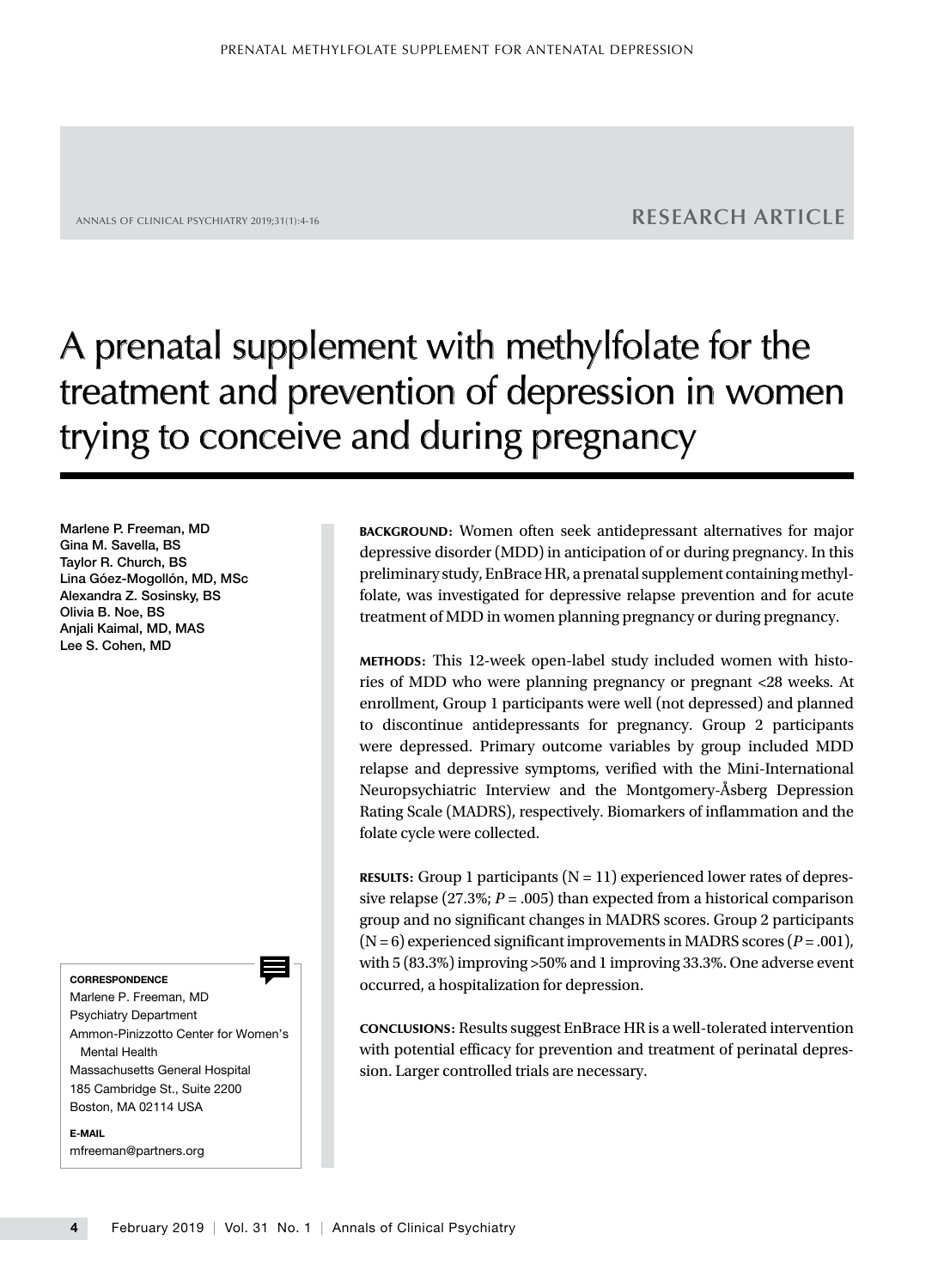# **INTRODUCTION**

Major depressive disorder (MDD) occurs approximately twice as often in women compared with men.<sup>1</sup> As an often chronic and recurrent condition, MDD represents a high burden of illness for many women of reproductive age.<sup>2</sup> Therefore, the identification of safe and effective treatments for depression before, during, and after pregnancy is a critical public health concern.

Contrary to previous assumptions that pregnancy is protective against depressive relapse, women often experience major depressive episodes (MDEs) during pregnancy, and they are especially at risk for depressive relapse in the postpartum period.<sup>3</sup> The current standard of treatment for recurrent MDD in non-pregnant patients is maintenance antidepressant therapy.4,5 These guidelines are derived from the high risk of recurrence among patients who discontinue maintenance antidepressant therapy.<sup>6</sup>

Although antidepressants are frequently used during pregnancy, women and their health care providers may have concerns regarding potential adverse outcomes associated with fetal exposure to psychotropic medications.7-11 Despite the potential risk of depressive relapse, women treated with antidepressants frequently elect to discontinue antidepressant medications while trying to conceive or during pregnancy to avoid medication exposure to their children *in utero*. <sup>3</sup> Also, women who experience acute depressive episodes while trying to conceive or during pregnancy often forgo antidepressant use.<sup>12</sup>

Women and their health care providers are therefore faced with the difficult clinical dilemma of weighing the potential risks of fetal exposure to medication against the impact of untreated maternal depression during pregnancy. Additional evidence-based non-psychotropic interventions to treat or prevent depressive episodes while trying to conceive or during pregnancy would increase the range of options available to mothers and their providers as they seek to avoid potential adverse outcomes during pregnancy.

Increasing evidence shows a role for various folaterelated treatments in the prevention and acute treatment of depression.13-16 To date, there is an evidence base for antidepressant effects of folic acid, folinic acid, and methylfolate, and similar findings may be attributable to the shared interconversion potential of these folate forms in the complex set of pathways that comprise the one-carbon cycle. These are postulated to exert an antidepressant effect by impacting the synthesis of

### TABLE 1

Demographic and pregnancy characteristics of participants who received medication  $(N = 19)$ 

| Characteristic                               | N (%) <sup>a</sup>     |  |  |  |
|----------------------------------------------|------------------------|--|--|--|
| Age (years), mean $\pm$ SD                   | $32.8 \pm 3.0$         |  |  |  |
| Race                                         |                        |  |  |  |
| White/Caucasian                              | 16 (84.2%)             |  |  |  |
| Black/African American                       | 1(5.3%)                |  |  |  |
| Native Hawaiian or other Pacific Islander    | 0                      |  |  |  |
| Asian                                        | 2 (10.5%)              |  |  |  |
| American Indian or Alaska Native             | 0                      |  |  |  |
| Other                                        | 0                      |  |  |  |
| Decline to answer                            | 0                      |  |  |  |
| <b>Ethnicity</b>                             |                        |  |  |  |
| Non-Hispanic or non-Latina                   | 18 (94.7%)             |  |  |  |
| Hispanic or Latina                           | 1 (5.3%)               |  |  |  |
| Decline to answer                            | 0                      |  |  |  |
| Marital status                               |                        |  |  |  |
| Married                                      | 16 (84.2%)             |  |  |  |
| Separated/divorced/widowed                   | 1 (5.3%)               |  |  |  |
| Never married/single                         | 2 (10.5%)              |  |  |  |
| Decline to answer                            | 0                      |  |  |  |
| <b>Education</b>                             |                        |  |  |  |
| Some high school                             | 0                      |  |  |  |
| High school or received GED                  | 0                      |  |  |  |
| Vocational/training school after high school | 0                      |  |  |  |
| Some college or Associate Degree             | 1(5.3%)                |  |  |  |
| Graduated college (BA, BS)                   | 4 (21.1%)              |  |  |  |
| Master's Degree                              | 11 (57.9%)             |  |  |  |
| Doctoral Degree (PhD, MD, etc.)              | 3(15.8%)               |  |  |  |
| <b>Employment status</b>                     |                        |  |  |  |
| Full- or part-time work                      | 17° (89.5%)            |  |  |  |
| Homemaker                                    | $2b$ (10.5%)           |  |  |  |
| Disabled                                     | 0                      |  |  |  |
| Not working, unemployed                      | 0                      |  |  |  |
| Student                                      | 2 <sup>b</sup> (10.5%) |  |  |  |
| Volunteer                                    | 0                      |  |  |  |
| Retired                                      | 0                      |  |  |  |
| <b>Pregnancy status</b>                      |                        |  |  |  |
| Planning pregnancy/trying to conceive        | 12 (63.2%)             |  |  |  |
| Pregnant at enrollment                       | 7 (36.9%)              |  |  |  |
| Assisted reproductive technology (ART)       |                        |  |  |  |
| Use for conception/attempted conception      | 5 (26.3%)              |  |  |  |
| No use of ART                                | 14 (73.7%)             |  |  |  |
| Pregnancy events during trial                |                        |  |  |  |
| Became pregnant                              | 4 (21.1%)              |  |  |  |
| Pregnancy loss                               | 2 (10.5%)              |  |  |  |
| Delivered                                    | 1(5.3%)                |  |  |  |

a N (%), unless otherwise noted.

bOverlap between self-identified categories (ie, a student who worked part-time, and a homemaker who worked part-time).

SD: standard deviation.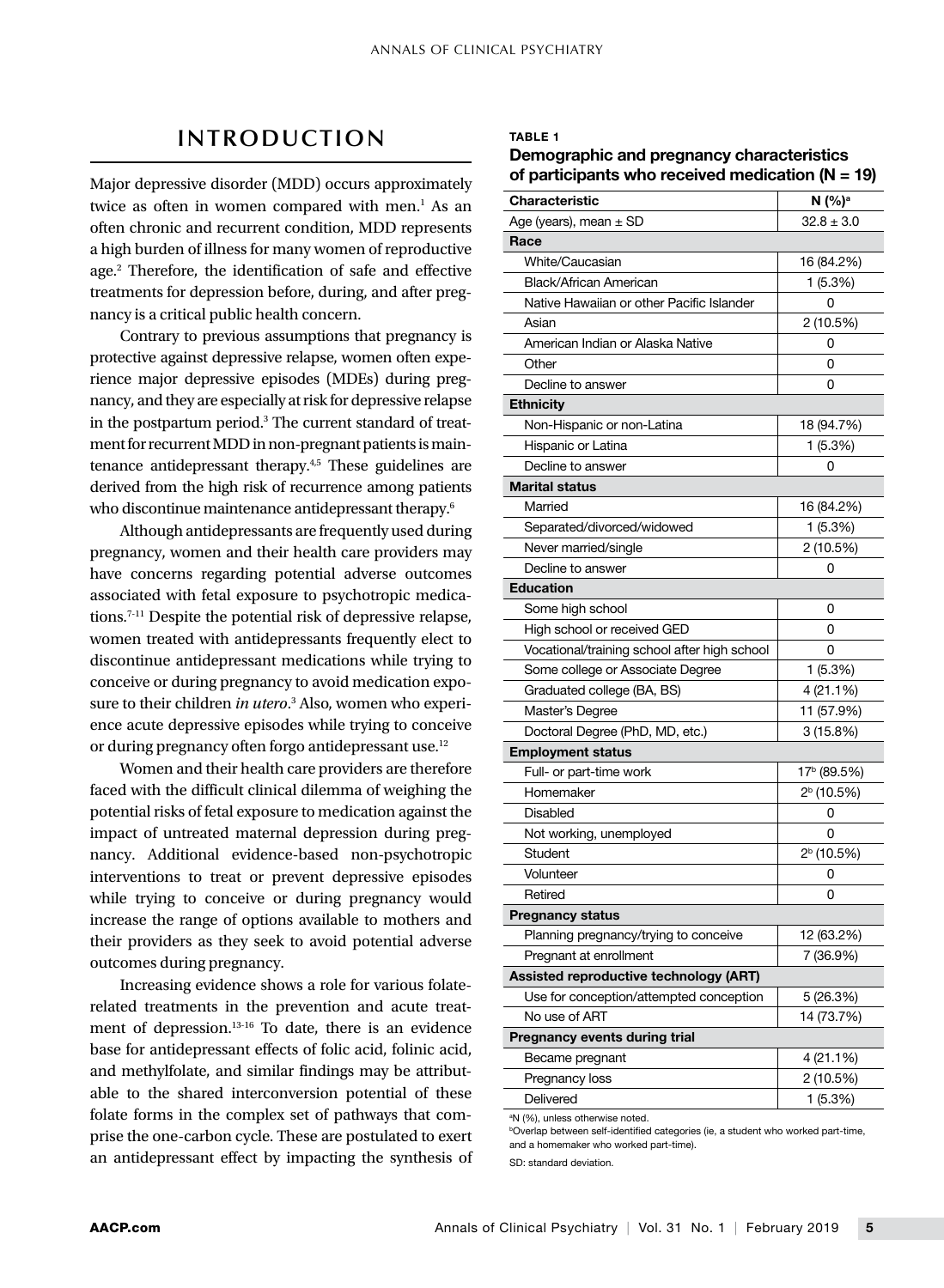TABLE 2 Adverse events reported

| <b>Adverse effect</b>                                                   | N(%       |
|-------------------------------------------------------------------------|-----------|
| Nausea                                                                  | 3(15.8%)  |
| Constipation                                                            | 3(15.8%)  |
| Cough and nasal congestion                                              | 2 (10.5%) |
| Difficulty concentrating                                                | 2 (10.5%) |
| Urinary tract infection                                                 | 2 (10.5%) |
| Miscarriage                                                             | 2 (10.5%) |
| Headache                                                                | 2 (10.5%) |
| Perioral dermatitis                                                     | 1(5.3%)   |
| Abdominal muscle ache                                                   | 1(5.3%)   |
| Dysgeusia (metallic taste)                                              | 1(5.3%)   |
| Suspected niacin flushing                                               | 1(5.3%)   |
| Mechanical fall                                                         | 1 (5.3%)  |
| Mild anemia                                                             | 1 (5.3%)  |
| Dyspepsia                                                               | 1(5.3%)   |
| Worsening of depression symptoms with request<br>for treatment referral | 1(5.3%)   |
| Mild weight gain                                                        | 1(5.3%)   |
| Chest tightness                                                         | 1(5.3%)   |

Total adverse events: 26; unique adverse events: 17.

neurotransmitters such as norepinephrine, dopamine, and serotonin.17 Given the evidence base for the positive impact of folate-related treatments in the prevention of neural tube defects and the potential positive impact on neurodevelopmental outcomes, these compounds represent a promising potential treatment for depression in pregnancy that might help to avoid or minimize the potential risks of antidepressants in pregnancy and would also confer important benefits to pregnancy and child development outcomes.<sup>18</sup>

Some but not all studies suggest efficacy of folate augmentation for MDD, but this intervention may be limited by the common occurrence of polymorphisms in the general population that make folate a less efficient one-carbon cycle constituent than L-methylfolate.13-16,19-21 Since certain polymorphisms that impair methylation processes and conversion of folate into its active form, methylfolate, have been found to be common in those with MDD, methylfolate may be a more effective form of folate supplementation to target MDD.<sup>22</sup> Also, methylfolate may be more readily absorbed in the brain compared with other folate forms.<sup>23</sup>

Recently, Papakostas et  $al<sup>24</sup>$  demonstrated that adjunctive L-methylfolate is significantly more efficacious compared with placebo for the treatment of MDD in patients who failed to respond to antidepressant therapy alone. In addition, several other studies of methylfolate monotherapy in various depressed populations have found that patients experienced significant improvement in depressive symptoms with good tolerability.<sup>25-29</sup> Although more data are needed from controlled trials, preliminary studies indicate methylfolate may be a safe and effective option for treatment of MDD, especially in populations vulnerable to medication-related adverse events, and those who are folate-deficient or have elevated folate needs, such as pregnant women.

In this context, EnBrace HR is a prescription prenatal/ postnatal dietary management product containing vitamins and minerals, including folic acid, folinic acid, and methylfolate, that may have efficacy for MDD indications. It meets the above criteria as a candidate for the prevention and treatment of MDD in pregnancy. It contains 5.53 mg L-methylfolate and smaller quantities of other folate derivatives (1 mg folic acid and 2.2 mg folinic acid) optimal for a population with high rates of polymorphisms that affect folic acid metabolism. Folic acid supplementation has been associated with reduced risk of neural tube defects and is recommended for use in women of reproductive potential to reduce risk of birth defects.30-32

Few studies have examined folate-related treatments specifically to assist patients who wish to avoid or discontinue antidepressants, and none have examined this during the time proximate to attempts to conceive or during pregnancy, which is particularly relevant due to safety concerns of medication exposure *in utero*. The adaptation of such a treatment for use in women who are pregnant or planning pregnancy who choose to avoid or discontinue antidepressant treatment would broaden treatment choices available during this important time.

The primary objectives of this study were specific to each group. In Group 1, the aim was to obtain preliminary data on whether EnBrace HR appears to have efficacy in depressive relapse prevention in women who discontinue antidepressant medications in anticipation of pregnancy or during early pregnancy. In Group 2, the aim was to obtain preliminary data on whether EnBrace HR appears to have efficacy in the treatment of acute depressive episodes in women who opt to avoid starting an antidepressant or increasing the dose of a currently used antidepressant while trying to conceive or during early pregnancy.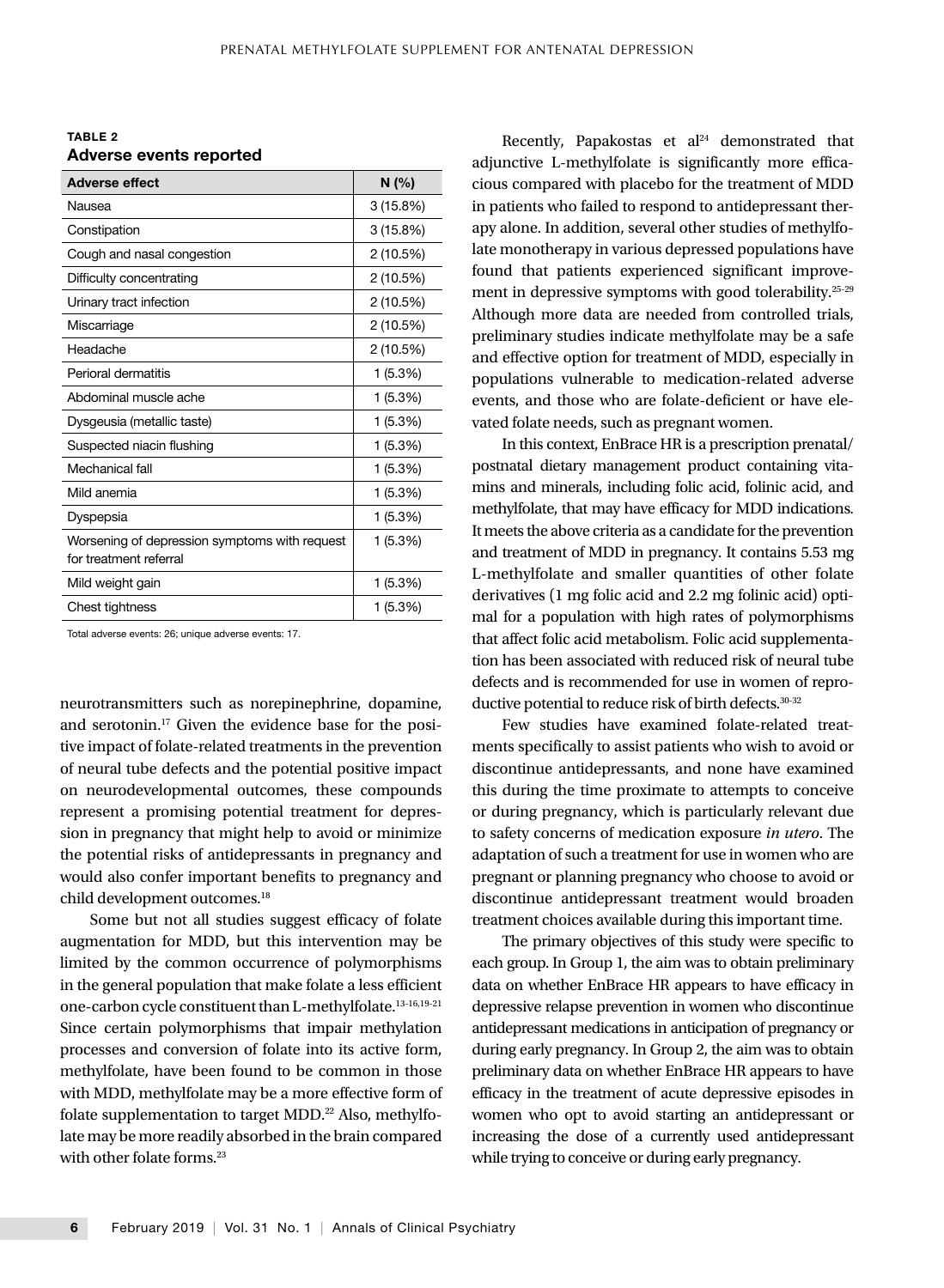### TABLE 3 Relapse rates in Group 1

| Group 1                                                             |                 |                              |      |  |
|---------------------------------------------------------------------|-----------------|------------------------------|------|--|
| Major depressive episode experienced<br>within 12-week active phase | <b>Observed</b> | <b>Expected</b> <sup>a</sup> |      |  |
| Yes                                                                 |                 | 7.4                          | .005 |  |
| No                                                                  |                 | 3.6                          |      |  |

a Chi-square analysis (binary variable; relapse/no relapse) was performed to compare the major depressive disorder (MDD) relapse rates (27.3%) of analyzable women in Group 1 (11 women who discontinued or decreased antidepressant dose during the study) with literature values of expected relapse rates (67.7%) for antidepressant medication discontinuers from a large population of women with MDD and past or current use of antidepressant medications while pregnant or planning pregnancy.<sup>3</sup> A significantly lower rate of depressive relapse rates than that reported in the literature in similar populations was observed. The 2 women in Group 1 who did not discontinue antidepressants were not included in this analysis.

# **METHODS**

# **Study design**

This was a 12-week open-label study of EnBrace HR in women age ≥18 with MDD who were trying to conceive or were pregnant (<28 weeks gestational age at enrollment, calculated using last menstrual period). Englishspeaking women who were planning pregnancy or were <28 weeks pregnant with histories of MDD and who had prescribing clinicians for MDD treatment were eligible for the study if they met criteria for one of 2 groups. All assessments relevant for inclusion and exclusion criteria were conducted by a study physician.

Inclusion in Group 1 (the "well" group, planning to discontinue antidepressants) required that women currently meet criteria for stable remission from MDD as defined by a baseline score of ≤10 on the Montgomery-Åsberg Depression Rating Scale (MADRS), have recent or current antidepressant use that they had elected to discontinue for pregnancy, have histories of an MDE as verified using the Mini-International Neuropsychiatric Interview (MINI) for DSM-IV, and have MDD as one of their primary diagnoses.

Inclusion criteria for Group 2 (the "depressed" group, planning not to start an antidepressant or increase the dose of a current antidepressant after consultation with their prescribing provider) required that women be currently experiencing clinically significant depressive symptoms as defined by a baseline score of ≥15 on the MADRS, be currently experiencing an MDE as verified using the MINI, and have MDD as one of their primary diagnoses. Women who endorsed any suicidal ideation were not included in the study, and follow-up care was swiftly coordinated.

Exclusion criteria specific to Group 1 included a current MDE, as diagnosed on the MINI mood module. Exclusion criteria for both groups included a significant risk for self-harm or harm to others; psychotic symptoms; a primary diagnosis of a psychotic disorder or bipolar disorder; an active eating disorder; a cognitive disorder; presence of an active substance and/or alcohol use disorder within 6 months prior to screening; pernicious anemia or a history of gastric bypass surgery; a seizure disorder and/ or on anticonvulsant medications; and an allergy to the study drug, any inactive ingredients, beeswax, soy, fish, nuts, peanuts, egg, wheat, milk, and/or shellfish.

After the baseline screening visit, participants received the EnBrace HR supplement to be taken once per day for the duration of the 12-week active treatment phase in addition to their normal prenatal vitamins. Study medication was packaged in bottles, and each bottle included 30 gelatin capsules with 5.23 mg of L-methylfolate. If a participant was unable to tolerate EnBrace HR due to adverse effects or expressed a preference to discontinue the study supplement, she was withdrawn from the study. To collect information regarding changes in biomarker levels for the folate cycle, changes in inflammatory marker levels, and participant response to the supplement by status of methylene tetrahydrofolate reductase (MTHFR) polymorphisms, blood and pharmacogenetic analyses were performed. Following Visit 1, subsequent study visits were scheduled every 2 weeks, for a total of 7 study visits across the 12-week period. An option of remote study visits was added for participant convenience during visits that did not require a blood draw. All medication was stored and dispensed by physician investigators at the Massachusetts General Hospital Center for Women's Mental Health following standard, pharmacy-approved procedures. A standard prenatal vitamin was offered to participants in addition to EnBrace HR to ensure equal access to prenatal vitamins. Pill counts were used to ensure the study supplement was being taken as prescribed through the study.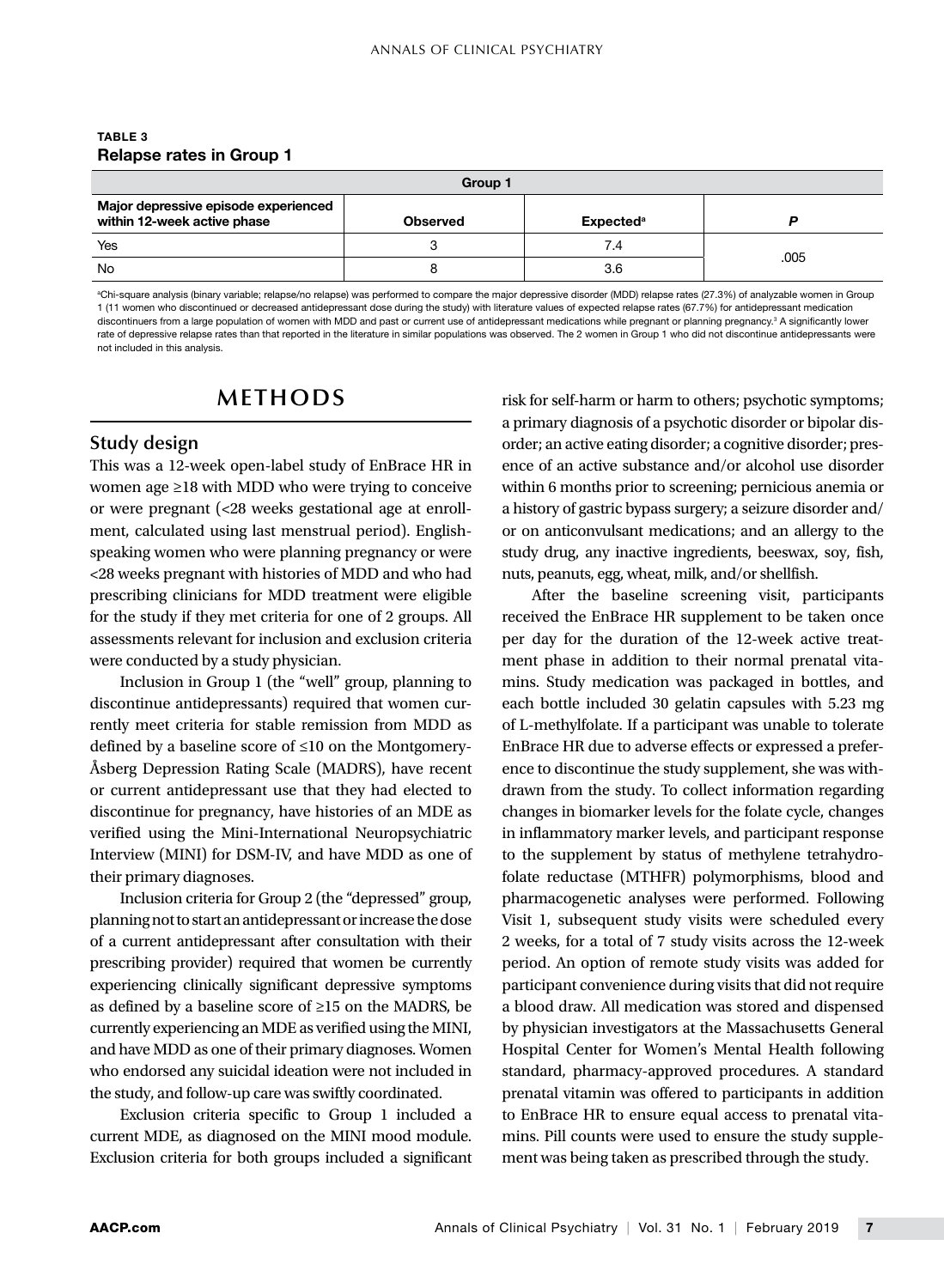The study protocol was approved by the Partners Healthcare System Institutional Review Board (IRB). Written informed consent was obtained from all participants.

An Investigational New Drug application (129890) was obtained from the US FDA for this study, and the study is registered on clinicaltrials.gov at https://clinicaltrials. gov/ct2/show/NCT02676882. Participants were enrolled from January 24, 2017 to February 20, 2018.

### **Measures**

Primary outcome measures for each group included: Group 1—relapse of major depression, as defined by the MINI mood portion "current major depressive episode" criteria33 and confirmed by research clinician interview; and Group 2—treatment of current MDE, defined by a response (≥50% improvement in depressive symptoms) to EnBrace HR therapy as assessed by the MADRS and other mood questionnaires. The MADRS was the primary outcome measure of depressive symptoms. For assessments related to depression, secondary outcome scales included the Quick Inventory of Depressive Symptomatology– Self Report (QIDS–SR) and the Edinburgh Postnatal Depression Scale (EPDS), both self-report questionnaires. Quality of life was assessed with the Quality of Life Enjoyment and Satisfaction Questionnaire–Short Form (Q-LES-Q-SF). Symptoms were re-assessed every other week following initiation of EnBrace HR. Participant psychiatric and medical histories were collected and MDD diagnosis was verified using the MINI at baseline, conducted by a study clinician. Adverse events were assessed with a standard IRB-approved form at every study visit.

At weeks 0, 6, and 12, blood samples were collected to quantify inflammatory biomarkers (interleukin-6 [IL-6] and C-reactive protein [CRP]) and biomarkers related to folate metabolism (folate, vitamin B12, and homocysteine). C-reactive protein was measured with latex immunoturbidimetry, folate and vitamin B12 were each measured with an electrochemiluminescence immunoassay, IL-6 was measured with an enzyme-linked immunosorbent assay (ELISA), and homocysteine was measured with an enzymatic assay. Pharmacogenetic testing for MTHFR polymorphisms related to folic acid metabolism was performed at baseline.

### **Biostatistical analyses**

This was a preliminary open-label study, not powered to show definitive results for the efficacy of EnBrace HR for all outcome measures; however, this pilot study was designed to demonstrate the preliminary efficacy of EnBrace HR for the primary outcome (prevention of depressive relapse or treatment of current depressive symptoms).

Participants were considered responders to EnBrace HR if their MADRS score was reduced by ≥50% from baseline to the end of treatment and remitters if they did not meet criteria for a current depressive episode on the MINI after having previously met criteria. Participants were considered evaluable for a last observation carried forward (LOCF) analysis if they completed at least 1 assessment after starting treatment with EnBrace HR. Two participants in Group 1 did not discontinue antidepressants as planned and were not included in these analyses.

 Primary outcomes included depressive relapse rates specifically in Group 1, and measures of depression using the MADRS across groups. Depressive relapse rates were reported as percentages. To determine the efficacy of EnBrace HR in preventing depressive relapse, relapse rates for those taking the intervention in the well group (Group 1) were compared with relapse rates in the literature using Chi-square analysis.<sup>3</sup> One-way repeated measures analysis of variance (ANOVA) tests were run separately for both groups (Group 1:  $N = 11$ ; Group 2:  $N = 6$ ) to determine if there were differences in MADRS scores over time from baseline due to the intervention. Trends over time were additionally graphed for each group, and the changes in baseline and final visit mean MADRS scores for each group were analyzed using twotailed *t* tests.

One-way repeated measures ANOVAs were also run separately for both groups (Group  $1: N = 11$ ; Group 2:  $N = 6$ ) to determine if there were differences in secondary measures, including the QIDS-SR, Q-LES-Q-SF, and EPDS scores over time from baseline due to the intervention.

It was hypothesized that there would be no significant difference in scores at baseline and follow-up for Group 1 participants, who entered the study for prevention of depressive relapse, and that MADRS scores would significantly decrease for Group 2 participants, who entered the study in acute depressive episodes. It was hypothesized that Group 1 participants would have no significant change in these measures from baseline, while Group 2 participants would see a decrease in MADRS, QIDS-SR, and EPDS scores and an increase in Q-LES-Q-SF scores.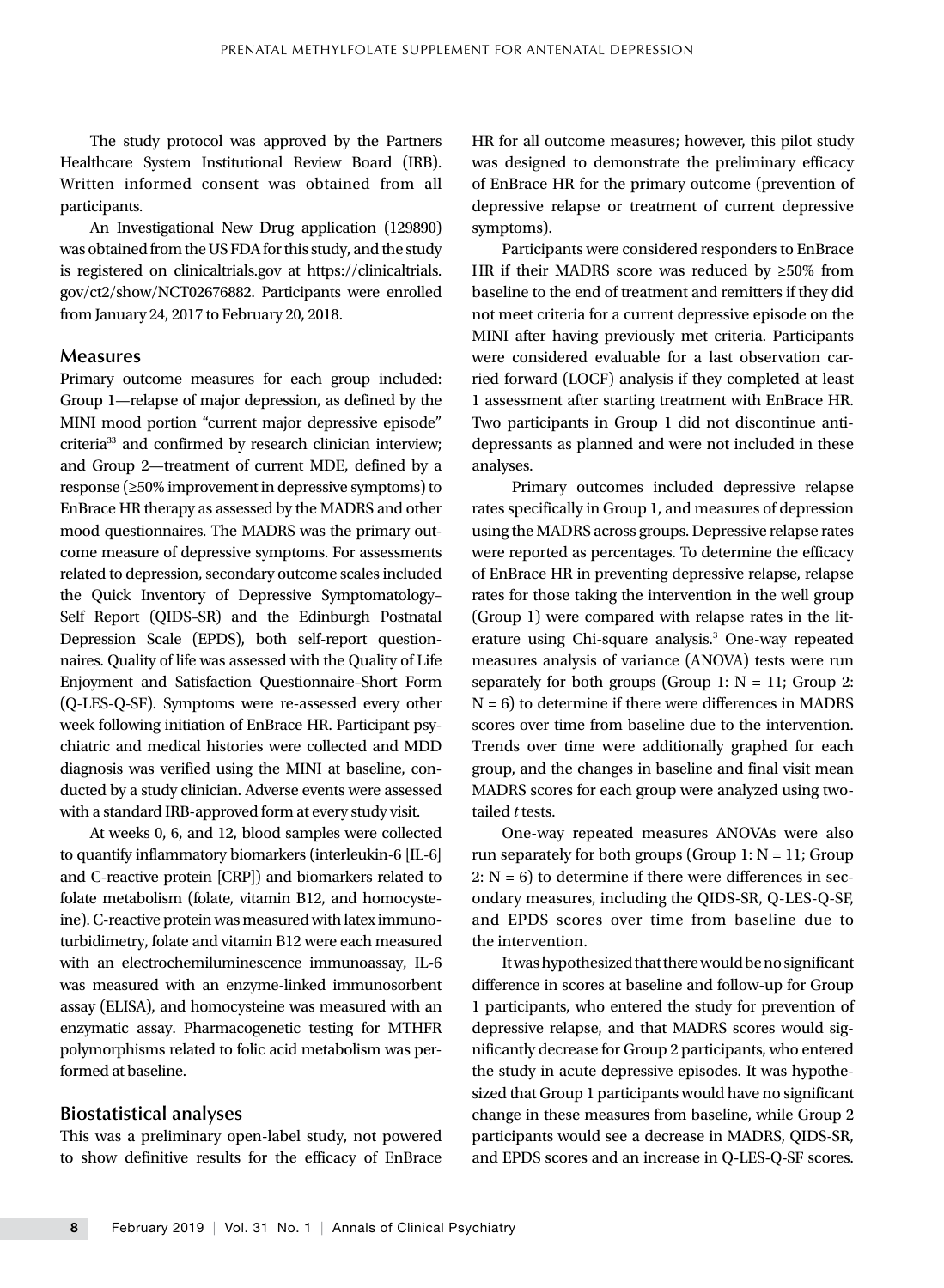

FIGURE 1 Mood and quality of life outcome trends

depressive relapse Group 2 – Acute treatment of depression, at baseline were in a depressive episode, aim was for improvement

Trends are shown for A) primary mood measure outcome and for B) to D) secondary outcomes regarding quality of life and mood. MADRS, QIDS-SR, and EPDS scores were measured at Weeks 0, 2, 4, 6, 8, 10, and 12, and QLESQ-SF scores were measured at Weeks 0, 6, and 12. Decreases in MADRS, QIDS-SR, and EPDS scores are associated with improved depressive symptoms, and increases in Q-LES-Q-SF scores are associated with improved quality of life. Group 1 experienced no significant changes in any of the 4 measures, and Group 2 experienced significant improvements in the mood questionnaires but not the quality of life questionnaire. All ANOVAs indicating significance are reported in TABLE 4.

ANOVA: analysis of variance; EPDS: Edinburgh Postnatal Depression Scale; MADRS: Montgomery-Åsberg Depression Rating Scale; QIDS-SR: Quick Inventory of Depression Symptomatology–Self Report; Q-LES-Q-SF: Quality of Life Enjoyment and Satisfaction Questionnaire–Short Form.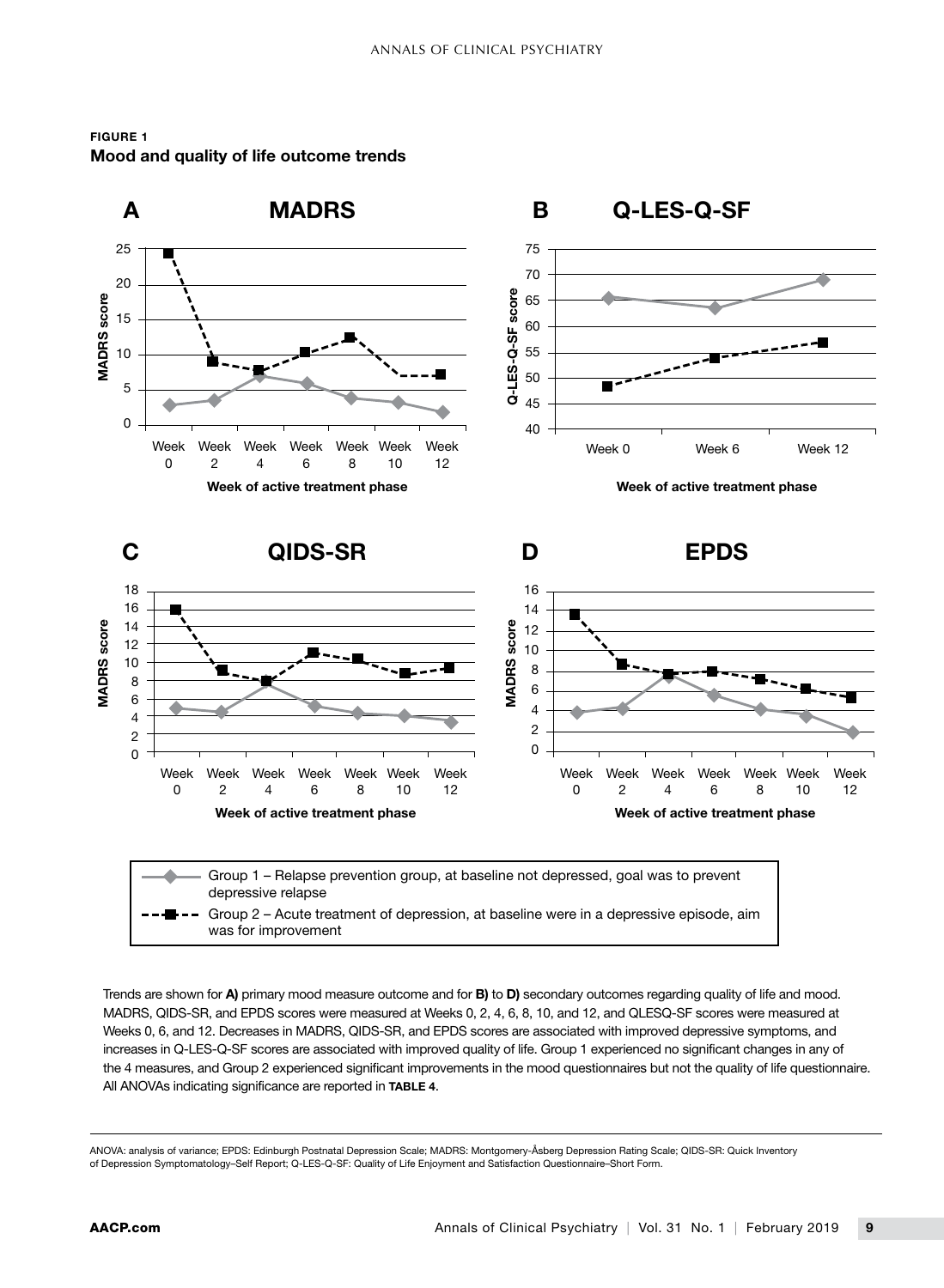|         | <b>Measures</b>  |            |                  |            |                               |             |                  |            |
|---------|------------------|------------|------------------|------------|-------------------------------|-------------|------------------|------------|
|         | <b>MADRS</b>     |            | <b>EPDS</b>      |            | <b>QIDS-SR</b>                |             | Q-LES-Q-SF       |            |
| Group 1 | $F(6.54) = 1.13$ | $P = .357$ | $F(6,54) = 1.83$ | $P = .111$ | $F(6,54) = 1.58$   $P = .171$ |             | $F(2,17) = 1.06$ | $P = .368$ |
| Group 2 | $F(6,29) = 5.16$ | $P = .001$ | $F(6,29) = 4.31$ | $P = .003$ | $F(6,29) = 6.49$              | $P = .0002$ | $F(2,9) = 2.88$  | $P = .108$ |

TARI F 4 Mood and quality of life outcome measures by group<sup>a</sup>

<sup>a</sup>F-statistics for ANOVA tests and corresponding P values (statistical significance was established at the α = .05 level for all analyses) are listed. Decreases in MADRS, EPDS, and QIDS-SR scores are associated with improvements in depressive symptoms. Increases in Q-LES-Q-SF scores are associated with increased quality of life. Group 1 experienced no significant differences on any of the questionnaires, as anticipated in hypotheses. Group 2 experienced significant improvements in mood, but not in quality of life as measured by these 4 instruments.

ANOVA: analysis of variance; EPDS: Edinburgh Postnatal Depression Scale; MADRS: Montgomery-Åsberg Depression Rating Scale; QIDS-SR: Quick Inventory of Depression Symptomatology–Self Report; Q-LES-Q-SF: Quality of Life Enjoyment and Satisfaction Questionnaire–Short Form.

Statistical significance was established at the  $\alpha$  = .05 level for all analyses.

# **RESULTS**

### **Participants**

Twenty-five participants consented to participate in the study, and 20 were eligible to initiate treatment following the screening visit. The participants who were not eligible after screening did not meet criteria for either group on the MADRS ( $N = 2$ , with a score not ≤10 or ≥15), did not have a diagnosis of MDD validated using the MINI ( $N = 1$ ), had an active substance use disorder  $(N = 1)$ , or intended to increase their antidepressant dose  $(N = 1)$ . Of the 20 participants eligible after baseline, 19 (95%) continued to the open-label EnBrace HR treatment phase of the study and received the study medication. The participant who did not start medication dropped out prior to medication initiation. Of the 19 women initiating treatment with EnBrace HR, all were evaluable for a LOCF analysis, as all returned for at least 1 assessment after starting EnBrace HR. Fifteen participants (78.9%) completed the study, having attended all 7 study visits across the 12-week active treatment phase.

Four participants initiated EnBrace HR and were evaluable but not study completers. Of the 4 participants who initiated EnBrace HR but did not complete the study, 1 was deemed lost to follow-up and was dropped between the sixth and seventh visits, 1 withdrew due to concerns about pregnancy safety between the sixth and seventh visits, 1 withdrew due to delivery of her baby prior to study completion between the sixth and seventh visits, and 1 was dropped due to a depression relapse requiring inpatient hospitalization between the second and third visits.

The demographic and relevant pregnancy characteristics of the 19 women initiating treatment with EnBrace HR are listed in TABLE 1. The mean age was 32.8 years (standard deviation [SD] 3.0; range 28 to 39 years). The overall sample included 13 women in remission from depression symptoms at enrollment (Group 1), and 6 in a depressive episode at enrollment (Group 2). Four participants became pregnant during the trial.

Of the participants in Group 1 ( $N = 13$ ), 5 had discontinued their antidepressants before the baseline visit, 4 tapered off antidepressants completely during the study, 2 tapered off one antidepressant completely and were midway through the taper off a second antidepressant at the end of the active treatment phase, and 2 did not change their antidepressant dose during the study. The 2 participants in Group 1 who intended to discontinue antidepressants during the trial did not taper as they had initially planned and continued taking their antidepressants at their baseline dose. The participants were actively trying to conceive and planned to stop their medications when they tested positive for pregnancy but did not become pregnant during the trial. Therefore, these 2 participants were removed from these analyses but are included in the demographics and adverse event reporting. Neither participant experienced a depressive relapse during the 12 weeks of study monitoring. Of the participants in Group 2, 3 had discontinued their antidepressants before the baseline visit, and 3 maintained their baseline dose during the study.

There was one serious adverse event in the study. A Group 1 participant experienced a depressive relapse requiring inpatient hospitalization and her study participation was ended, although her relapse was included in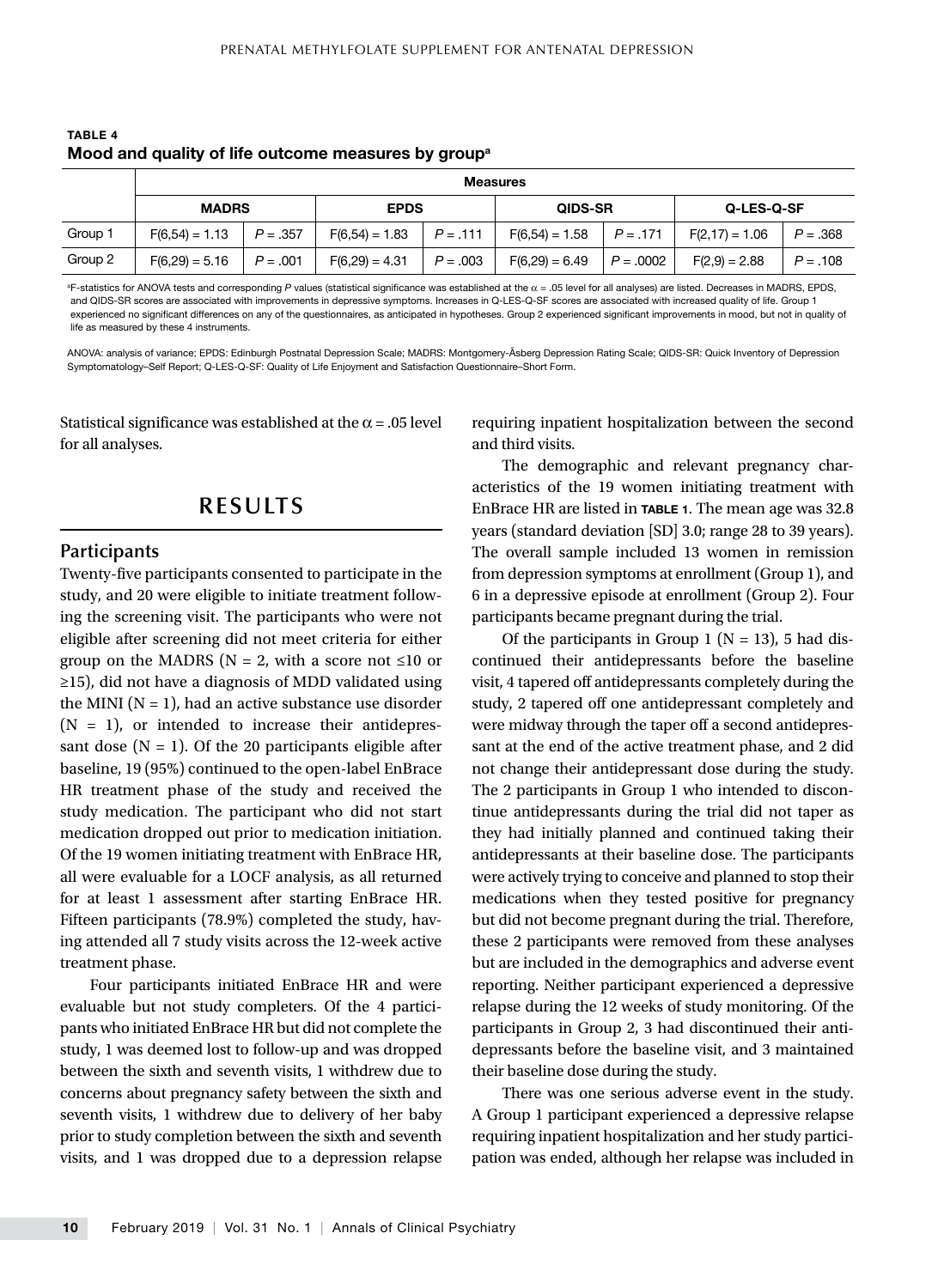



Montgomery-Åsberg Depression Rating Scale score trajectories are displayed by participant in (A) Group 1–the relapse prevention group, (B) Group 2–the acute treatment group, and (C) composites of each group across weeks of participation in the trial.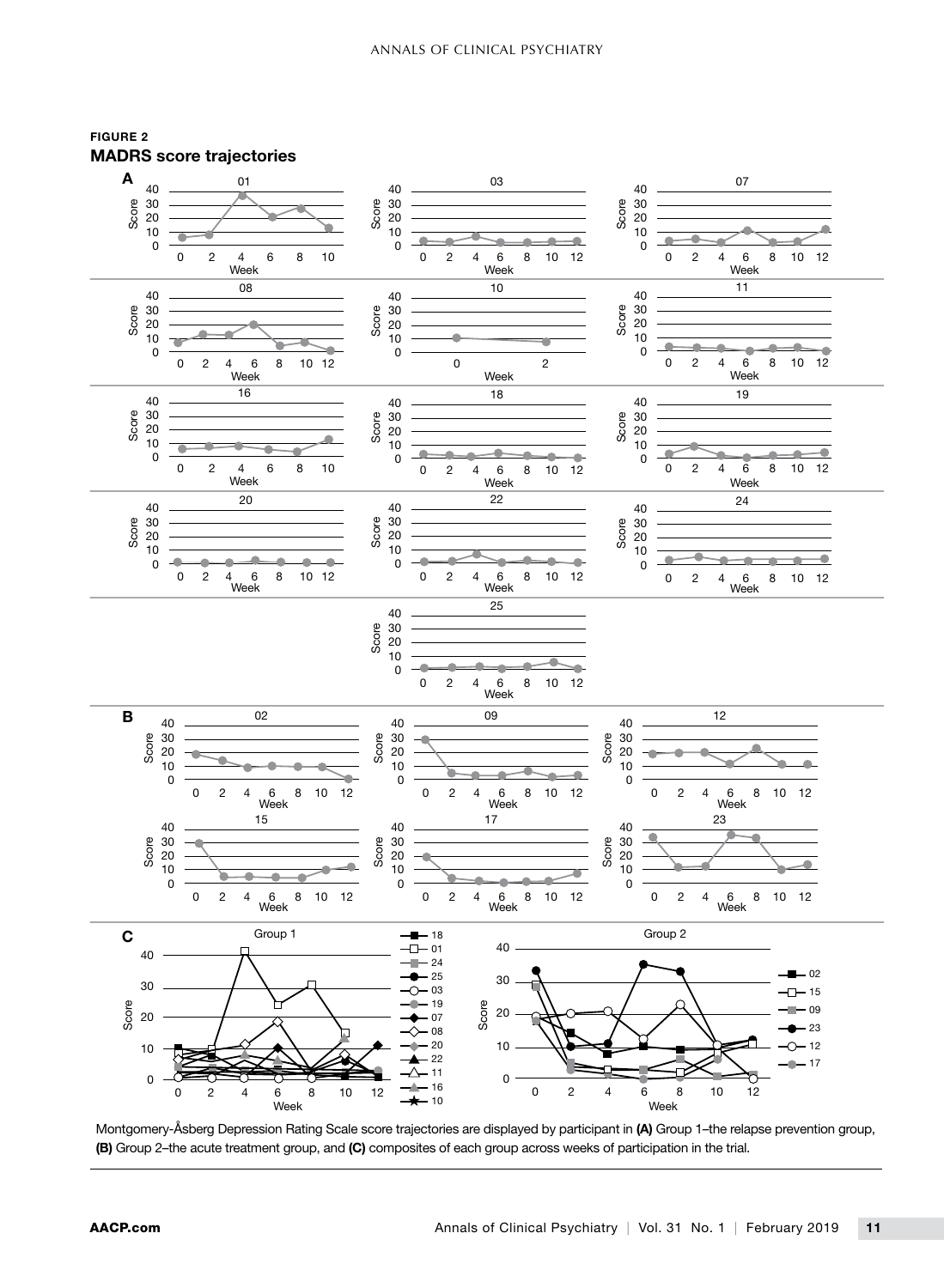# TABLE 5 Depression, pregnancy, and genetic status of participants who received EnBrace HR (N=19)

| <b>Participant ID</b> | <b>Psychiatric medications</b><br>and dose at study entry | <b>Months in</b><br>remission at<br>study entry | Taper of medications: timing of<br>final dose/discontinuation (d/c)           | <b>Planning pregnancy</b><br>status at study entry<br>or weeks gestation |  |
|-----------------------|-----------------------------------------------------------|-------------------------------------------------|-------------------------------------------------------------------------------|--------------------------------------------------------------------------|--|
| Group 1               |                                                           |                                                 |                                                                               |                                                                          |  |
| 01                    | None                                                      | 12                                              | --                                                                            | Starting fertility treatment                                             |  |
| 03                    | None                                                      | 39                                              | $\overline{\phantom{a}}$                                                      | 12 weeks                                                                 |  |
| 07                    | Escitalopram 7.5 mg/d                                     | $\overline{4}$                                  | D/c between Visit 2 and Visit 3                                               | Trying to conceive                                                       |  |
| 08                    | Sertraline 150 mg/d                                       | $\overline{7}$                                  | D/c between Visit 1 and Visit 2                                               | 15 weeks                                                                 |  |
| 10                    | None                                                      | $\overline{c}$                                  | $\overline{\phantom{a}}$                                                      | 9.5 weeks                                                                |  |
| 11                    | None                                                      | 10                                              | --                                                                            | Trying to conceive                                                       |  |
| 16                    | Citalopram 40 mg/d<br>Clonazepam .25 mg/d                 | Unknown                                         | Did not taper medications although<br>initially planned to do so <sup>a</sup> | Starting fertility treatment                                             |  |
| 18                    | Fluoxetine 20 mg/d                                        | 80                                              | D/c between Visit 2 and Visit 3                                               | Trying to conceive                                                       |  |
| 19                    | Escitalopram 5 mg/d                                       | 37                                              | D/c between Visit 5 and Visit 6                                               | Planning to conceive                                                     |  |
| 20                    | Bupropion 300 mg/d<br>Escitalopram 20 mg/d                | 80                                              | D/c bupropion between Visit 3 and<br>Visit 4                                  | Planning to conceive                                                     |  |
| 22                    | None                                                      | 84                                              | --                                                                            | Planning to conceive                                                     |  |
| 24                    | Fluoxetine 20 mg/d                                        | 33                                              | Did not taper medications although<br>initially planned to do so <sup>a</sup> | Trying to conceive                                                       |  |
| 25                    | Venlafaxine 150 mg/d<br>Bupropion 200 mg/d                | $\overline{2}$                                  | Tapered bupropion to 100 mg/d,<br>venlafaxine to 112.5 mg/d                   | Planning to conceive                                                     |  |
| Group 2               |                                                           |                                                 |                                                                               |                                                                          |  |
| 02                    | None                                                      | 0                                               | --                                                                            | Trying to conceive                                                       |  |
| 09                    | None                                                      | 0                                               | $\overline{\phantom{a}}$                                                      | 7.5 weeks                                                                |  |
| 12                    | Bupropion SR 150 mg/d                                     | 0                                               | --                                                                            | 27 weeks                                                                 |  |
| 15                    | Duloxetine 120 mg/d                                       | 0                                               | $\sim$                                                                        | 16 weeks                                                                 |  |
| 17                    | None                                                      | 0                                               | --                                                                            | 26 weeks                                                                 |  |
| 23                    | Fluoxetine 20 mg/d                                        | $\mathsf 0$                                     | --                                                                            | Trying to conceive                                                       |  |

a Two participants were actively trying to conceive and planned to stop antidepressant medications when they tested positive for pregnancy but did not become pregnant during the trial.

Medication and length of remission status were recorded at baseline. Participants in Group 1 who had discontinued antidepressant medications proximal to study entry tapered off antidepressant medications within the past year prior to enrollment. MTHFR (methylene tetrahydrofolate reductase) enzyme activity was based upon single nucleotide polymorphism bases at C677T and A1298C.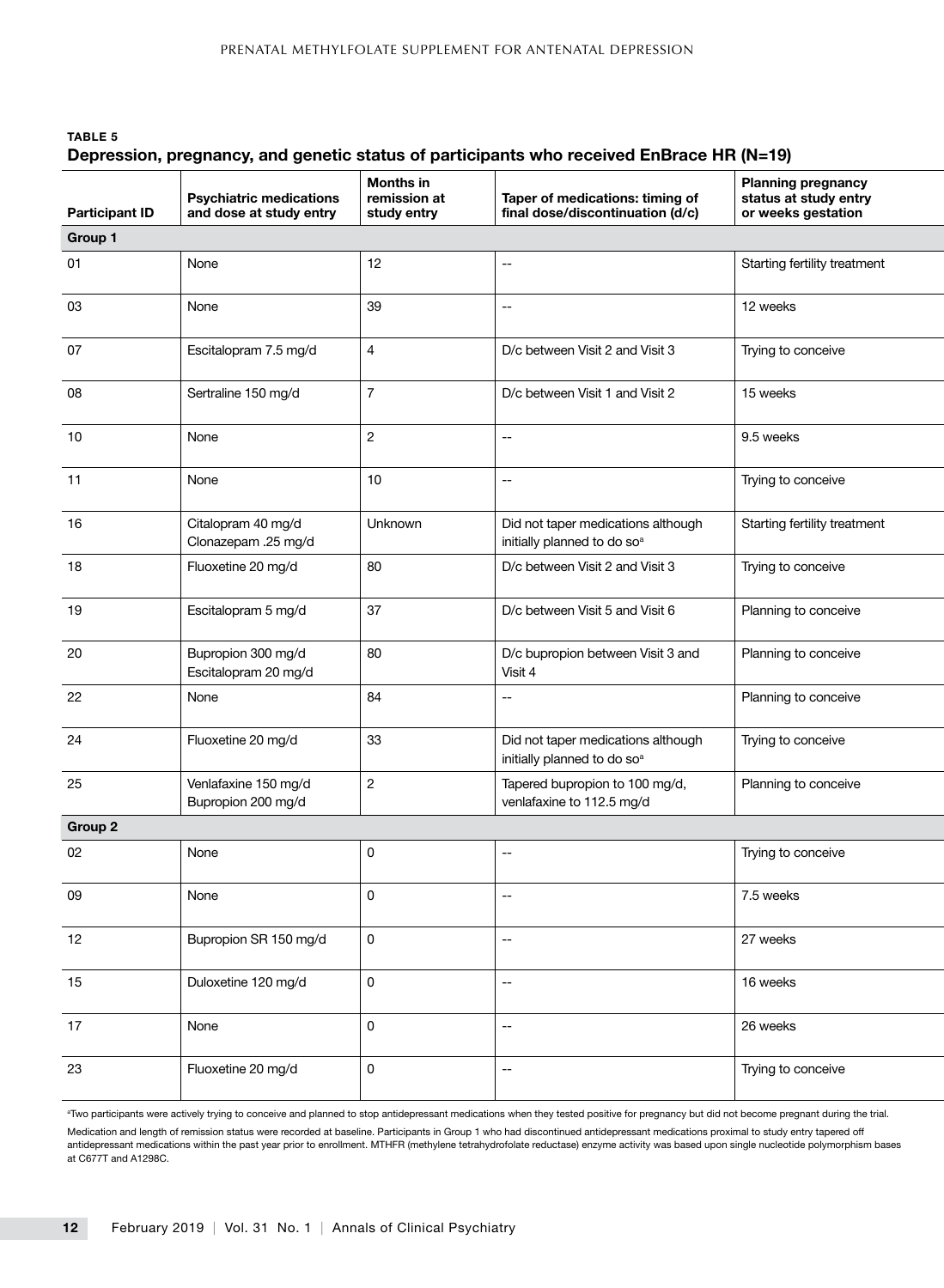| <b>MTHFR enzyme</b><br>activity | <b>Pregnancy changes/events</b>         | <b>C677T</b><br>A1298C<br>polymorphisms |
|---------------------------------|-----------------------------------------|-----------------------------------------|
|                                 |                                         |                                         |
| Intermediate                    | Pregnant between Visit 6 and            | C/T                                     |
|                                 | Visit 7                                 | A/A                                     |
| Intermediate                    | $\overline{a}$                          | C/T                                     |
|                                 |                                         | $\mathsf{A}/\mathsf{C}$                 |
| Normal                          | $\overline{a}$                          | $\rm C/C$                               |
|                                 |                                         | $\mathsf{A}/\mathsf{C}$                 |
| Intermediate                    | Therapeutic abortion at 18              | C/T                                     |
|                                 | weeks due to Trisomy 18                 | $\mathsf{A}/\mathsf{C}$                 |
| Normal                          | $\rightarrow$                           | $\rm C/C$                               |
|                                 |                                         | A/A                                     |
| Intermediate                    | $\sim$                                  | C/T                                     |
|                                 |                                         | $\mathsf{A}/\mathsf{C}$                 |
| Intermediate                    | Stopped trying to conceive at           | C/T                                     |
|                                 | Visit 6                                 | A/A                                     |
| Normal                          | Pregnant between Visit 1 and            | C/C                                     |
|                                 | Visit 2                                 | A/A                                     |
| Normal                          | Trying to conceive                      | $\rm C/C$                               |
|                                 |                                         | $\mathsf{A}/\mathsf{C}$                 |
| Normal                          | Trying to conceive                      | $\rm C/C$                               |
|                                 |                                         | A/A                                     |
| Intermediate                    | $\overline{\phantom{a}}$                | C/T                                     |
|                                 |                                         | A/A                                     |
| Intermediate                    | $\overline{\phantom{a}}$                | C/T                                     |
|                                 |                                         | $\mathsf{A}/\mathsf{C}$                 |
| Low                             | Trying to conceive                      | T/T                                     |
|                                 |                                         | A/A                                     |
|                                 |                                         |                                         |
| Normal                          |                                         | C/C                                     |
|                                 | Pregnant between Visit 2 and<br>Visit 3 | $\mathsf{A}/\mathsf{C}$                 |
|                                 |                                         |                                         |
| Intermediate                    | $\rightarrow$                           | C/T<br>A/C                              |
|                                 |                                         |                                         |
| Normal                          | $\overline{a}$                          | $\rm C/C$<br>$\mathsf{A}/\mathsf{C}$    |
|                                 |                                         |                                         |
| Intermediate                    | $\overline{\phantom{a}}$                | C/T<br>$\mathsf{A}/\mathsf{C}$          |
|                                 |                                         |                                         |
| Intermediate                    | Delivered                               | C/T                                     |
|                                 |                                         | A/A                                     |
| Intermediate                    | Became pregnant; miscarried             | C/T                                     |
|                                 |                                         | A/A                                     |

study outcomes. She was pregnant and off of antidepressant medications at the time of relapse. TABLE 2 summarizes the adverse events reported by participants during the trial.

# **Mood and quality of life**

Of the 11 participants included in analyses in Group 1, 3 (27.3%) participants relapsed to an MDE, and of those 3, 2 remitted after relapse while still in the study and 1 was withdrawn from the study due to inpatient hospitalization. One participant was pregnant, 1 participant was in fertility treatment, and 1 participant had terminated pregnancy at time of relapse. All 3 were off of antidepressant medications when they relapsed, and the 2 participants who remained in the study elected not to restart antidepressants in the context of pregnancy planning. This relapse rate (TABLE 3) was significantly lower than historical controls of a similar population in the literature, which showed a 67.7% relapse rate for women discontinuing antidepressants in the context of preparation for conception and early pregnancy.3

Of the 6 participants in Group 2, all 6 (100%) remitted from MDEs. One participant in Group 2 remitted, relapsed, and remitted again over the course of the study**,** with relapse and remission defined by criteria for a current depressive episode on the MINI. One participant was pregnant, and 1 participant had just experienced a pregnancy loss at time of relapse. Both elected to remain on their antidepressant medications at the same dose in the context of pregnancy and efforts to conceive, utilizing the study supplement as an adjunctive treatment.

In Group  $2(N=6)$ , the mean change in MADRS score from baseline was -17.33 (SD = 7.17; *P* = .0005), representing a significant improvement in depression symptoms from baseline to the final visit. Five of the 6 participants in Group 2 (83.3%) achieved >50% improvement in MADRS score from baseline to the final visit. The participant who did not achieve a >50% improvement experienced a 33.3% improvement in MADRS score.

In examining the overall course of Group 2 participants' MADRS scores using a one-way repeated measures ANOVA, the results showed that the intervention elicited statistically significant decreases in mean MADRS total scores over time (F[6, 29] = 5.16, *P* = .001). Group 1 did not show statistically significant differences from baseline as analyzed through ANOVA (F[6, 54] = 1.13,  $P = .357$ ) and through a direct comparison of mean MADRS score at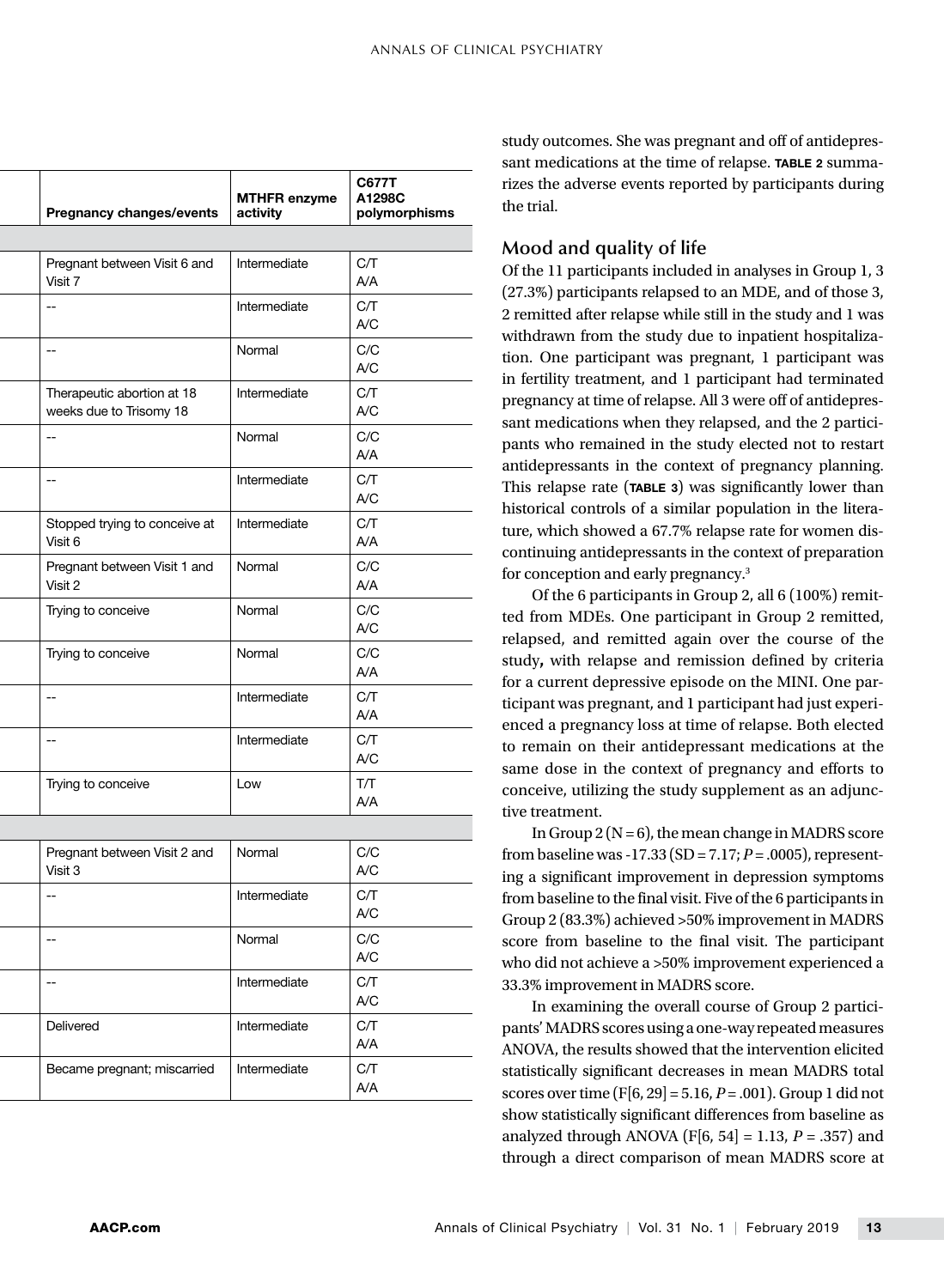baseline and final visit. Trend in MADRS scores over time can be seen in FIGURE 1.

Separate one-way repeated measures ANOVAs, shown in TABLE 4, were run to determine if there were differences due to the EnBrace HR intervention in total scores for Group 1 ( $N = 11$ ) or Group 2 ( $N = 6$ ) in any of the following questionnaires: QIDS-SR, Q-LES-Q-SF, and EPDS. As anticipated, there were no statistically significant changes in scores for Group 1 participants. All but the Q-LES-Q-SF showed significant improvements in Group 2. Graphs of score trends for secondary outcomes can be seen in FIGURE 1. Trajectories for MADRS scores are displayed in FIGURE 2.

### **Laboratory and genetics results**

Contrary to our hypotheses, we did not observe significant increases of vitamin B12 nor decreases in homocysteine or CRP associated with EnBrace HR supplementation. Because participants mainly had folate blood levels above the assay limit of detection, we were not able to assess changes across participation. A similar limitation concerned IL-6 levels, as many participants had levels below the assay limit of detection. The sample size of each group (Group 1:  $N = 9$ ; Group 2:  $N =$ 6) was too small to perform specific analyses on laboratory measures and response to treatment, but there did not appear to be distinct observable patterns. Blood was not collected from 2 participants in Group 1 due to discomfort with blood-draw procedures. There were no clear patterns observed in pharmacogenetic results by group and no clear associations between polymorphisms in the MTHFR gene and depressive symptoms measured via mood questionnaires (TABLE 5).

# **DISCUSSION**

In this preliminary study, we assessed EnBrace HR in 2 samples of women planning pregnancy or during pregnancy, to obtain data regarding: 1) the prevention of depressive relapse in women with histories of MDD, and 2) the acute treatment of depression in women who were depressed and either wanted to avoid the use of an antidepressant or did not want to increase the dose of one that they were already taking.

While the numbers of participants were small in each group, these data support further study for these indications. We found that among the women who entered the study in Group 1 who reduced or discontinued their antidepressants  $(N = 11)$  and who were not depressed and were interested in a treatment to prevent depressive relapse, 3 experienced a relapse to an MDE (27.3%). To provide context, in a previous observational study of women who either maintained or discontinued antidepressant medication for pregnancy who began pregnancy in remission from MDD, medication discontinuers experienced a relapse rate of 67.7%, medication continuers experienced a rate of depressive relapse of 26%, and the overall relapse rate was  $43\%$ <sup>3</sup> In a separate meta-analysis examining depressive relapse rates in individuals with MDD who discontinued antidepressant treatment, the overall relapse rate was 41%.<sup>6</sup> While many participants in our sample were women who were trying to conceive and who became pregnant during the trial, thus having different inclusion criteria than this previous observational study, our finding is suggestive of a protective effect of EnBrace HR in depressive relapse prevention in women who plan to stop antidepressant medication in anticipation of pregnancy or while pregnant.

In Group 2 (those who entered the study in an MDE), we found that all the participants experienced remission by the end of the study, and 5 of 6 (83.3%) experienced a >50% improvement on the MADRS from baseline. One patient in Group 2, however, remitted, then relapsed briefly, then again remitted prior to completing the study. These findings similarly suggest an antidepressant effect of EnBrace HR.

In addition to the potential efficacy observed, we also found that EnBrace HR was well tolerated in this sample. One serious adverse event occurred during the study; 1 woman with a history of depression in Group 1 experienced a relapse of depression and was hospitalized. Considering the chronic and recurrent course of MDD, it was not unexpected based on existing evidence that women stopping antidepressants could experience worsening of MDD.

The strengths of this study include the assessment of a novel nutritional supplement for the prevention and treatment of depression in women planning pregnancy or who are pregnant. This is critical due to the high rate of depressive relapse among individuals who have MDD, as well as the frequent wish to avoid antidepressant medication among women who are pregnant or trying to conceive. Other strengths of the study include the rigorous assessments of history of MDEs and the diagnosis of MDD, and the validation of whether a patient was in an MDE at each study visit by a study psychiatrist using a validated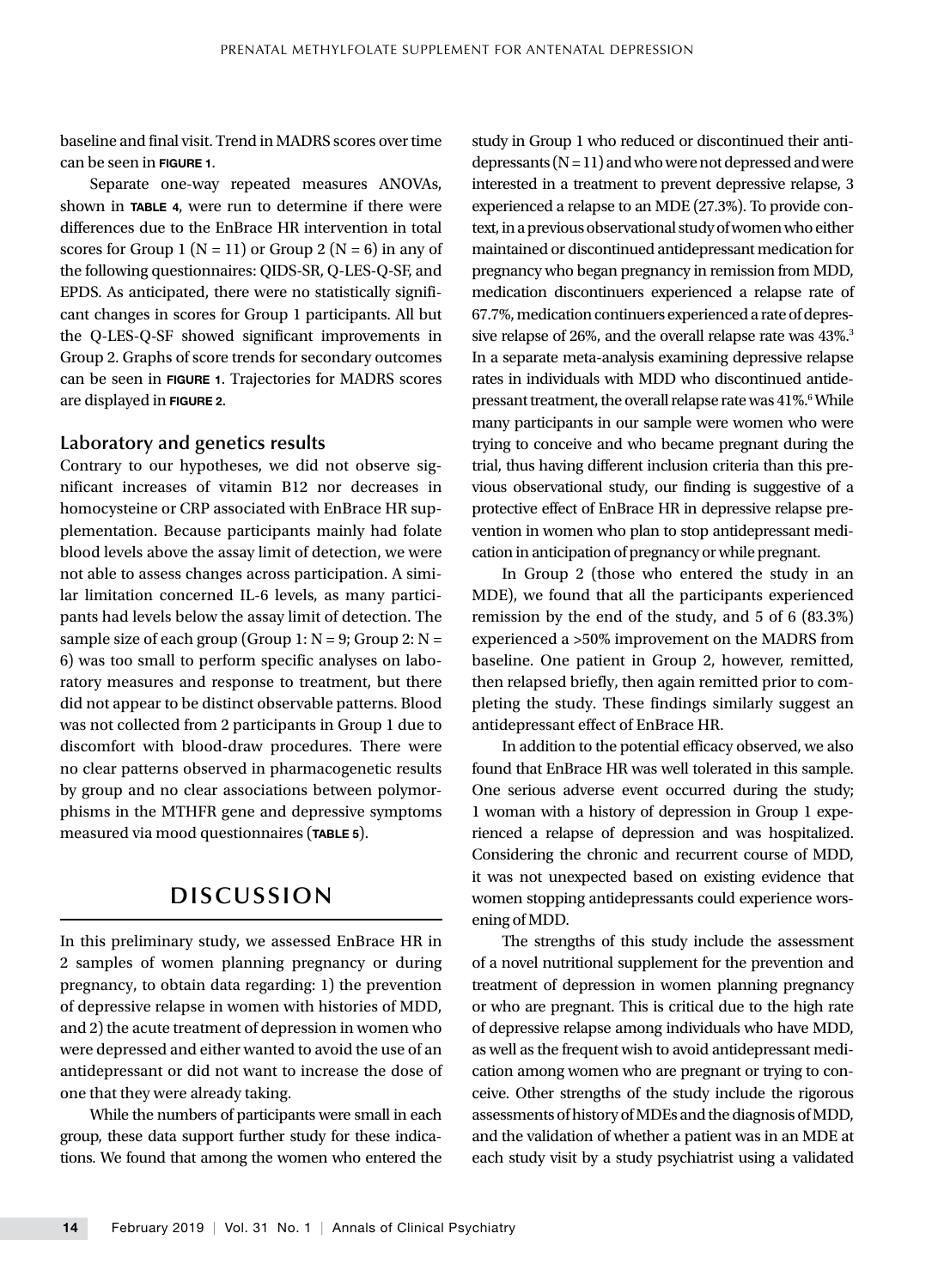diagnostic tool, the MINI. We also collected biomarkers, which contributed to our assessment of exploratory variables for this pilot study.

### **Limitations**

There are important limitations to this study. A major limitation is the lack of a placebo arm. For comparison, we can draw from other studies assessing depressive relapse and symptom burden in similar populations,<sup>3</sup> but concurrent parallel comparison groups were not available. Another major limitation is the small number of participants overall and in each group. Additionally, our study sample is largely represented by women who were White, non-Hispanic, married, and highly educated. Therefore, it is not clear if our findings are generalizable to the larger population of women of reproductive age. There was notable heterogeneity in pregnancy status, medication regimens, and taper schedules of enrolled participants. Finally, the study supplement contains multiple vitamins and minerals, including folic acid, L-methylfolate, and folinic acid, so study results cannot be attributed to one component of the supplement.

# **CONCLUSIONS**

In summary, the results of this preliminary study suggest that EnBrace HR is a novel and well-tolerated intervention with potential efficacy for the prevention and treatment of depression among women planning pregnancy and who are pregnant. Larger controlled trials are necessary to definitively determine efficacy and its role in the armamentarium of treatments for antenatal depression. ■

DISCLOSURES: This study was completed at Massachusetts General Hospital and funded by an investigator-initiated grant from JayMac. JayMac provided the study supplement, but had no role in the study design, implementation, data analysis, or manuscript preparation. The Massachusetts General Hospital Translational and Clinical Research Center provided support and resources for bloodwork processing. Dr. Freeman has received research support from JayMac and Sage. She has served on the advisory boards for Otsuka, Alkermes, Sunovion, and the Independent Data Safety and Monitoring Committee for Janssen (Johnson & Johnson). Dr. Freeman is an employee of Massachusetts General Hospital (MGH), and works with the MGH National Pregnancy Registry; this registry is sponsored by Alkermes, Otsuka, Forest/Actavis, and Sunovion. As an employee of MGH, Dr. Freeman works with the MGH Clinical Trials Network and Institute, which has received research funding from multiple pharmaceutical companies and the National Institute of Mental Health. Dr. Cohen has received research support for the National Pregnancy Registry for Atypical Antipsychotics from Alkermes, Forest/Actavis, Otsuka, Sunovion, and Teva. He has received other research support from the Brain & Behavior Research Foundation, JayMac, National Institute on Aging, National Institutes of Health, Sage, and Takeda/Lundbeck. Dr. Cohen is a consultant to Alkermes (through MGH Clinical Trials Network Initiative), JDS Therapeutics LLC, and Praxis Precision Medicines, Inc., (through MGH Clinical Trials Network). The other authors report no financial relationships with any company whose products are mentioned in this article, or with manufacturers of competing products.

#### **REFERENCES**

1. Kessler RC. Epidemiology of women and depression. J Affect Disord. 2003;74:5-13.

5. MacQueen GM, Frey BN, Ismail Z, et al. Canadian Network for Mood and Anxiety Treatments (CANMAT) 2016 clinical guidelines for the management of adults with major depressive disorder: section 6. Special populations: youth, women, and the elderly. Can J Psychiatry. 2016;61:588-603.

6. Geddes JR, Carney SM, Davies C, et al. Relapse prevention with antidepressant drug treatment in depressive disorders: a systematic review. Lancet. 2003; 361:653-661.

7. Andrade SE, Raebel MA, Brown J, et al. Use of antidepressant medications during pregnancy: a multisite study. Am J Obstet Gynecol. 2008;198:194. e1-e5.

8. Lupattelli A, Twigg MJ, Zagorodnikova K, et al. Selfreported perinatal depressive symptoms and postnatal symptom severity after treatment with antidepressants in pregnancy: a cross-sectional study across 12 European countries using the Edinburgh Postnatal Depression Scale. Clin Epidemiol. 2018;10:655-669.

9. Uguz F. Maternal antidepressant use during pregnancy and the risk of attention-deficit/ hyperactivity disorder in children: a systematic review of the current literature. J Clin Psychopharmacol. 2018;38:254-259.

10. Morales DR, Slattery J, Evans S, et al. Antidepressant use during pregnancy and risk of autism spectrum disorder and attention deficit hyperactivity disorder: systematic review of observational studies and methodological considerations. BMC Med. 2018;16:6.

11. Prady SL, Hanlon I, Fraser LK, et al. A systematic review of maternal antidepressant use in pregnancy and short- and long-term offspring's outcomes. Arch Womens Ment Health. 2018;21:127-140.

12. Flynn HA, Blow FC, Marcus SM. Rates and predictors of depression treatment among pregnant women in hospital-affiliated obstetrics practices. Gen Hosp Psychiatry. 2006;28:289-295.

13. Alpert JE, Mischoulon D, Rubenstein GE, et al. Folinic acid (leucovorin) as an adjunctive treatment for SSRI-refractory depression. Ann Clin Psychiatry. 2002;14: 33-38.

14. Coppen A, Bailey J. Enhancement of the antidepressant action of fluoxetine by folic acid: a randomised, placebo controlled trial. J Affect Disord. 2000;60:121-130.

15. Farah A. The role of L-methylfolate in depressive disorders. CNS Spectrums. 2009;14:2-7.

<sup>2.</sup> Noble RE. Depression in women. Metabolism. 2005;54:49-52.

<sup>3.</sup> Cohen LS, Altshuler LL, Harlow BL, et al. Relapse of major depression during pregnancy in women who maintain or discontinue antidepressant treatment. JAMA. 2006;295:499-507.

<sup>4.</sup> Gelenberg MD, Freeman MP, Markowitz JC, et al. Practice guideline for the treatment of patients with major depressive disorder. American Psychiatric Association. 2010:1-152.